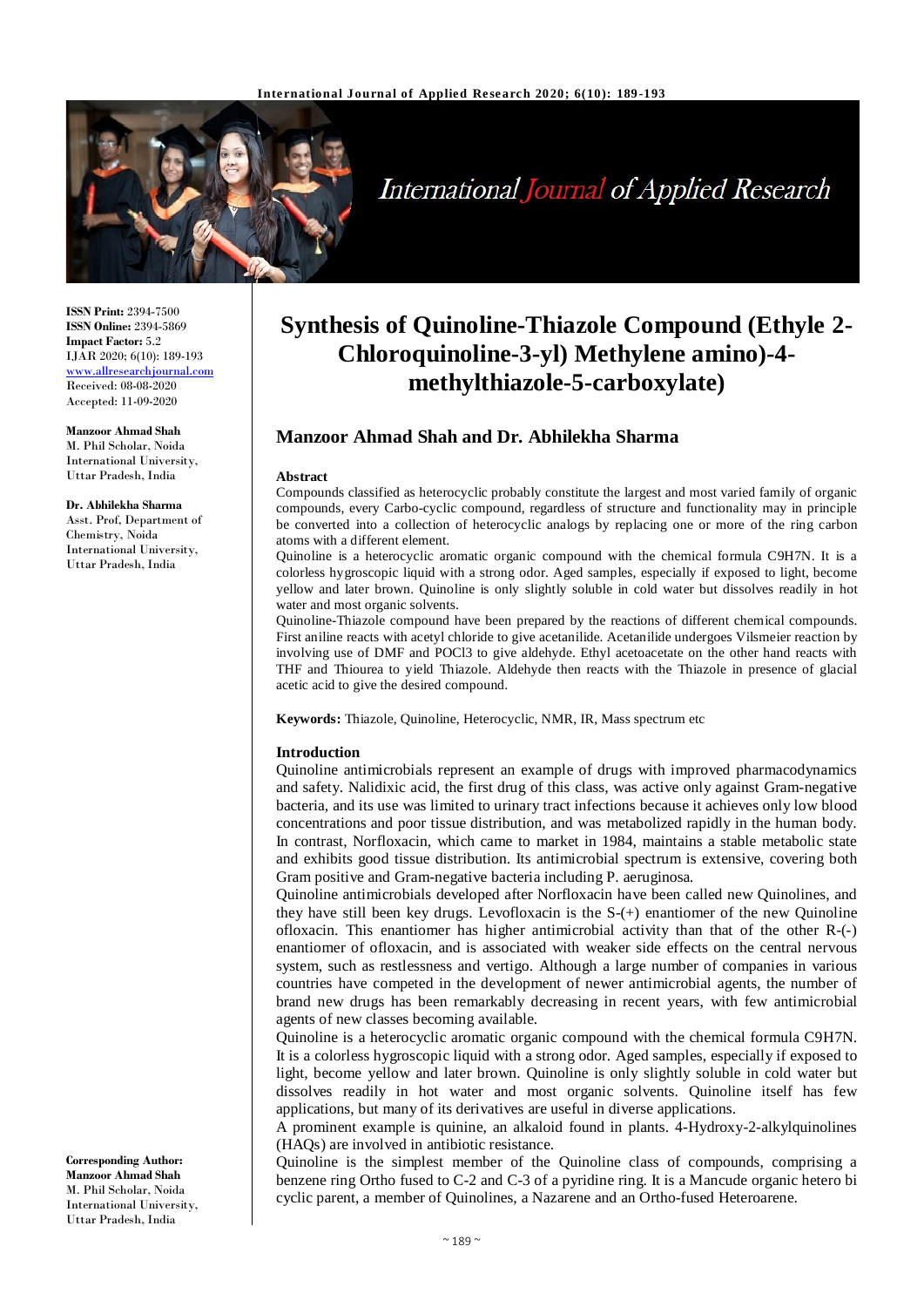Compounds classified as heterocyclic probably constitute the largest and most varied family of organic compounds, every carbo-cyclic compound, regardless of structure and functionality may in principle be converted into a collection of heterocyclic analogs by replacing one or more of the ring carbon atoms with a different element. Even if we restrict our consideration to oxygen, nitrogen and sulfur (the most common heterocyclic elements), the permutations and combinations of such replacements are numerous.

#### **Methodology and materials**

**1. Reagents and chemicals used:** Aniline derivatives, POCl3, EtOAc, Hexane, THF, Ethylaceto Acetate, Ethanol, Methanol, DCM, DMF, glacial acetic acid, Zn dust, NBS, 70% Acetic acid.

All the reagents and chemicals were procured from Qualigens, LOBA Chemie Pvt. Ltd. and CDH. All the compounds procured were purified and dried, whenever necessary before use, following standard methods.

**2. Apparatus used:** Beakers, test tubes, glass rods, magnetic stirrer, thermometer, round bottom flask, reflux condenser, iodine flasks, watch glass, conical flasks, burette, Measuring cylinders, Buchner Funnel, droppers and pipettes.

**3. Analytical work:** 1) Melting point was determined by using melting point apparatus, Noida International University.

2) Reactions were monitored by thin layer chromatography (TLC) on a pre- coated silica gel G plated using Iodine vapor, Ninhydrin and DNP as visualizing agent.

3) IR spectra were recorded on JASCO FTIR-420.

NMR spectra were recorded on Bruker AVANCE III 600MHz NMR spectrometer. Mass spectra were recorded on JEOL GCMATE II MS spectrometer was recorded at

Central Instrumentation Facility Jamia Milia Islamia Delhi, Jamia Nagar New Delhi.

#### **Step 1: Synthesis of acetanilides**

A mixture of aniline (0.11mol) and Zn dust were added to acetic acid (1mol) in a 100ml round bottom flask, and heated over a gentle flame using water condenser. Heating was continued for about 2hrs. The reaction mixture was then carefully poured in water (100ml) in 250ml beaker with cooling and stirring. The shining crystals of their corresponding acetanilide were separated slowly. After 15mins the corresponding acetanilide crystals were collected by filtration. The solid crystals were washed over Buchner funnel with water and product was dried



**Step 2: Synthesis of 2-chloro-3-Carbaldehyde Quinolines**  The compound was prepared from acetanilide under Vilsmeier - Hack reagent (POCl3/DMF).To a solution of acetanilide (1mol) in DMF (3mol) with stirring POCl3 was added drop wise. The reaction mixture was stirred at 80- 90  $\degree$  for time ranging between 4-16hr. This mixture was poured in crushed ice, stirred for 5mins where corresponding 2-chloro-3-formyl Quinolines formed was filtered, washed well with water and dried. The compounds were purified by recrystallization from either ethyl acetate or acetonitrile. 2-chloro-3-Cabaldehyde Quinoline.





#### **Step 3: Synthesis of Ethyl 2-amino-4-methylthiazole-5 carboxylate**

To a mixture of ethyl acetoacetate in water (50.0 ml) and Tetra hydro Furane add NBS (0.06mol). The reaction mixture was stirred at room temperature for 2 hours and Thiourea 10gm was added and the reaction mixture was heated to 80 ºC for 2 hrs after cooling to room temperature

the reaction mixture was filtered to get rid of the insoluble substances, then NH3H2O was added to the filtrate. The resulting yellow floccules were stirred at room temperature for 10 minutes and filtered. The filtrate cake was washed with water and recrystallized with ethyl acetate, then dried to get the target compound.



Ethyl acetoacetate Ethyle-2-amino 4 methyl thiazole-5-carboxylate

**Step 4: Synthesis of 2-Chloroquinoline-3ylmethyleneamine-4-methyl thiazole-5-carboxylate.** 

A mixture of aldehyde and Thiazole was refluxed in methanol (30ml) on a water bath for 6 hrs. The reaction

contents were cooled to room temperature and workup done with water. The resulting solid was filtered, washed with sodium sulphate solution then with water, dried and recrystallized from ethanol to give the target compound.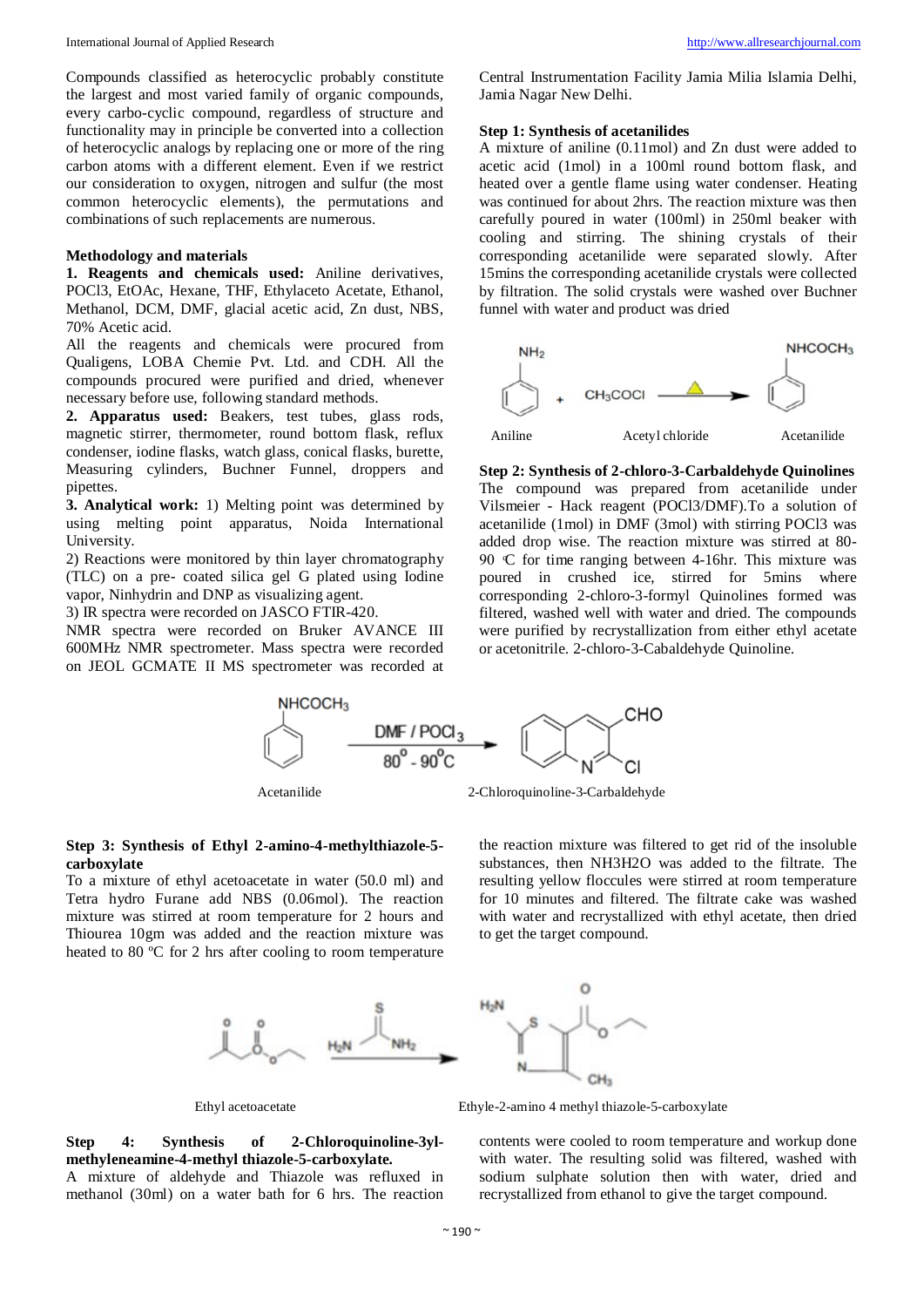

Ethyl 2-Chloroquinoline-3-yl) methylene amino)-4-methylthiazole-5-carboxylate

#### **Results and Discussions Preparation of acetanilide**

A mixture of aniline (0.11mol) and Zn dust were added to acetic acid (1mole) in a 100ml round bottom flask, and heated over a gentle flame using water condenser. Heating was continued for about 2hrs.The reaction mixture was then carefully poured in water (100ml) in 250ml beaker with cooling and stirring. The shining crystals of their corresponding acetanilide were separated slowly. After 15mins the corresponding acetanilide crystals were collected by filtration. The solid crystals were washed over Buchner funnel with water and product was dried.

Yield:  $80\%$  (M + H+) = 135 Melting Point =  $114 °C$ 

Reaction progress checked with TLC (7:3) Chloroform: Hexane



T.L.C  $A =$  Aniline,  $Co =$  Aniline + RM, RM = Reaction mixture

#### **Preparation of Quinoline aldehyde**

The compound was prepared from acetanilide under Vilsmeier - Hack reagent (POCl3/DMF). To a solution of acetanilide (1mol) in DMF (3mol) with stirring POCl3 was added drop wise. The reaction mixture was stirred at 80-90 $^{\circ}$ C for time ranging between 4-16hr. This mixture was poured in crushed ice, stirred for 5mins where corresponding 2-chloro-3-formyl Quinolines formed was filtered, washed well with water and dried. The compounds were purified by recrystallization from either ethyl acetate or acetonitrile.

Yield =  $70\%$  (M + H+) = 191

Melting point  $= 149$  °C

Isolated compound submitted for 1HNMR



1H NMR (DMSO): δ 10.3(1H), δ 8.98(1H), δ 8.27(1H), δ 8.00(1H) and δ 7.76(1H)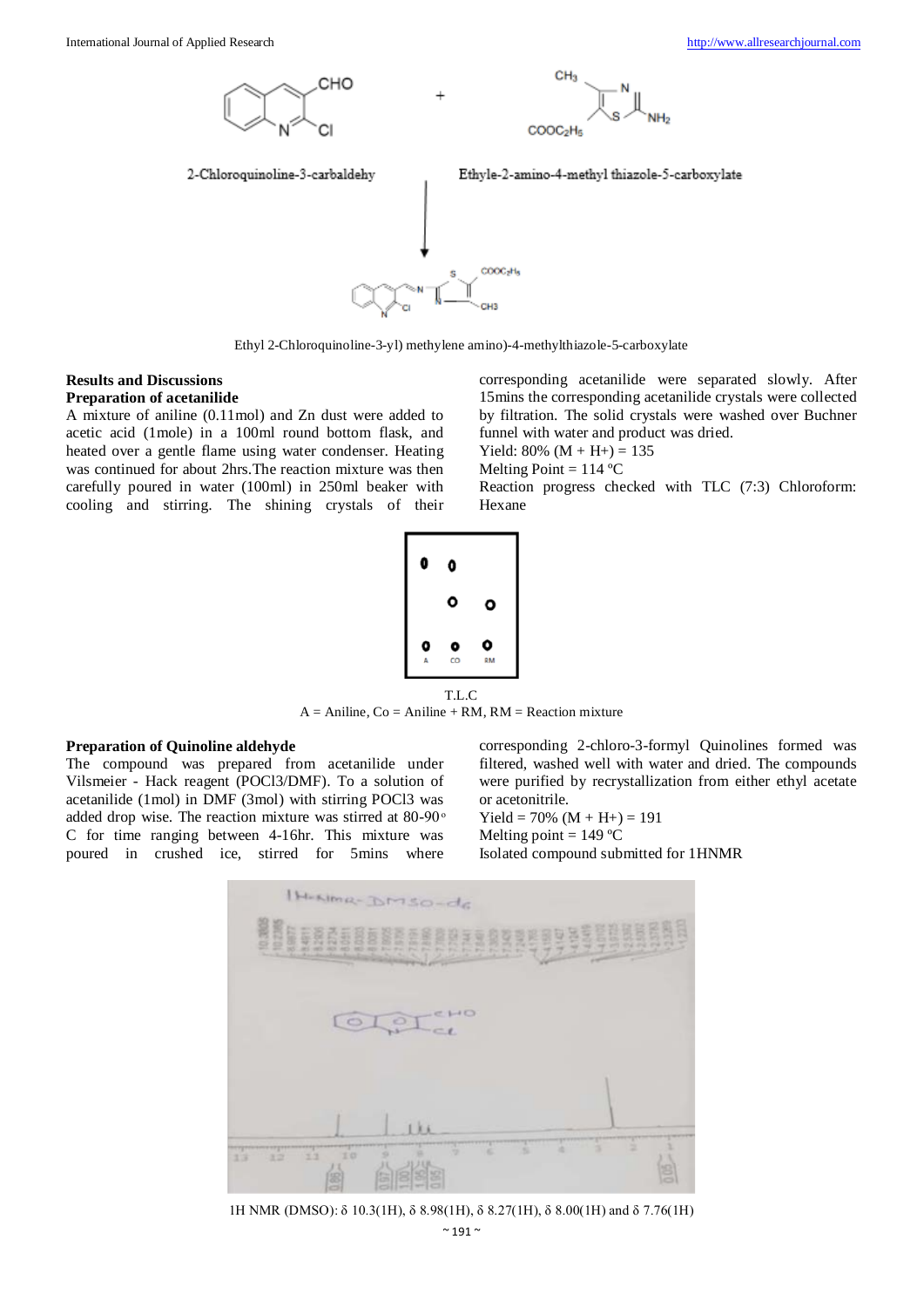#### **Preparation of Thiazole**

To a mixture of ethyl acetoacetate in water (50.0 ml) and tetra hydro lurane add NBS (0.06mol). The reaction mixture was stirred at room temperature for 2 hours and Thiourea 10 gm was added and the reaction mixture was heated to 80 ºC for 2 hrs after cooling to room temperature the reaction mixture was filtered to get rid of the insoluble substances, then NH3H2O was added to the filtrate. The resulting

yellow floccules were stirred at room temperature for 10 minutes and filtered. The filtrate cake was washed with water and recrystallized with ethyl acetate, then dried to get the target compound.

Yield:  $95\%$  (M + H+) = 186 Melting point  $= 312 °C$ 

Isolated compound submitted to 1HNMR



1H NMR (DMSO): δ 10.3(1H), δ 8.98(1H), δ 8.27(1H), δ 8.00(1H) and δ 7.76(1H)

#### **Preparation of Quinoline Thiazole compound**

A mixture of aldehyde and Thiazole was refluxed in methanol (30ml) on a water bath for 6 hrs. The reaction contents were cooled to room temperature and workup done with water. The resulting solid was filtered, washed with sodium sulphate solution and then with water, dried and recrystallized from ethanol to give the target compound Chemical Formula: C16H13ClN4O2S

 $Yield = 25%$ Melting Point Isolated compound submitted to Spectral analysis IR

The peaks obtained in the IR spectrum of Quinoline-Thiazole are significantly supporting the structure proposed for the Ethyl 2-Chloroquinoline-3-yl) Methylene amino)-4 methylthiazole-5-carboxylate.

#### **Peaks may be assigned as follows**

| Sr. No. | Frequency cm-1 | <b>Assignment</b> |
|---------|----------------|-------------------|
|         | 3388           | -N-H stretch      |
|         | 2939           | -C-H stretch      |
|         | 1760           | $C=O$ stretch     |
|         | 1621,1532      | NH bending        |
|         | 1032.          | C-N stretch       |

Mass

The mass spectrum of isolated Quinoline-Thiazole compound showed molecular ion peak at 361 in positive mode implying the molecular weight of 360.82. NMR

The 1H NMR spectrum of Quinoline-Thiazole compound was recorded by using DMSO as solvent.